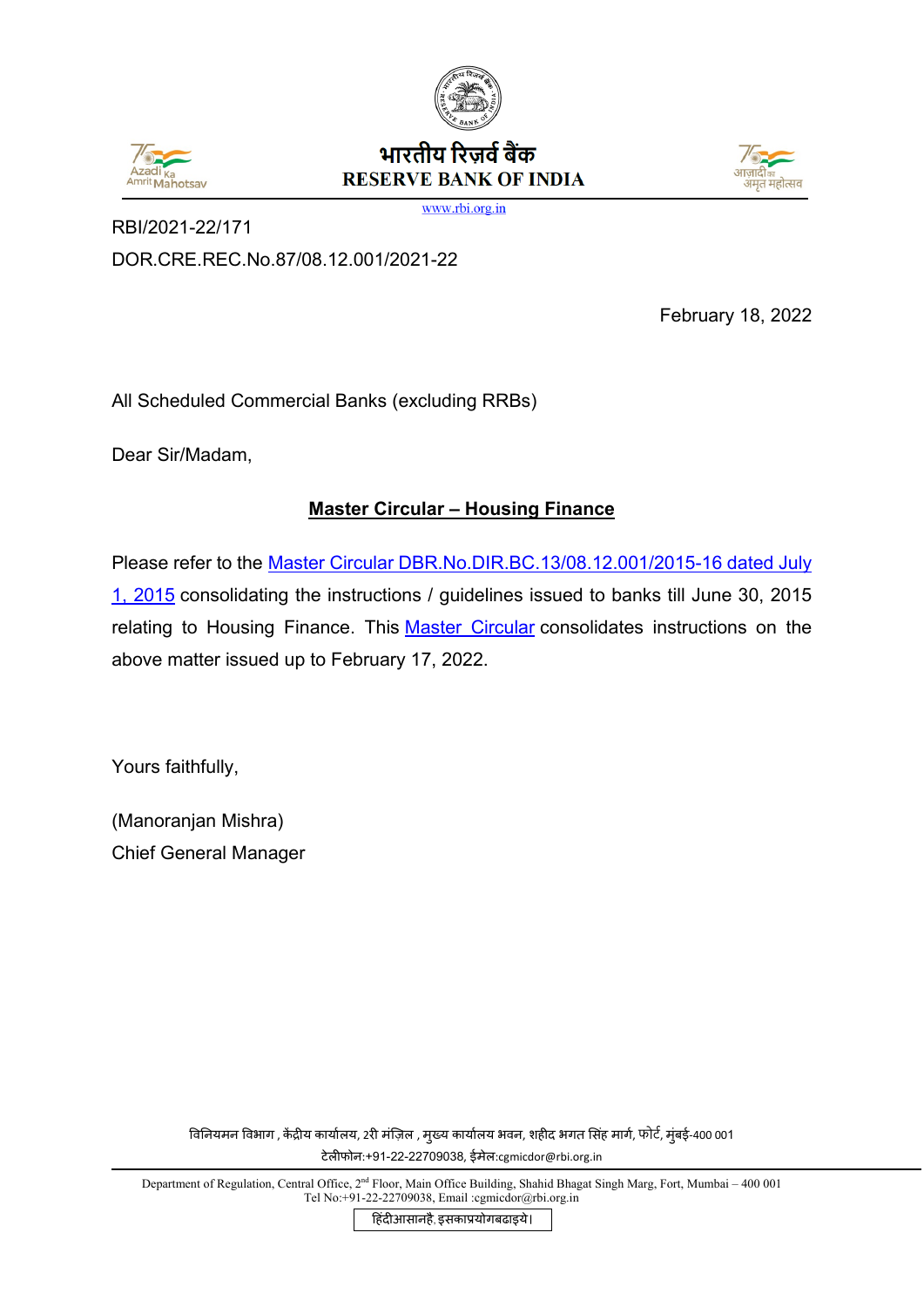<span id="page-1-0"></span>

| <b>CONTENTS</b> |                                                                       |  |
|-----------------|-----------------------------------------------------------------------|--|
| Sr. No.         | <b>Particulars</b>                                                    |  |
| A               | Purpose                                                               |  |
| B               | Classification                                                        |  |
| $\mathsf{C}$    | Previous instructions consolidated                                    |  |
| D               | Scope of Application                                                  |  |
| $\mathbf{1}$    | Introduction                                                          |  |
| $\overline{2}$  | <b>Various Regulations</b>                                            |  |
| 3               | Quantum of Loan                                                       |  |
| 4               | Innovative Housing Loan Products - Upfront Disbursal of Housing Loans |  |
| 5               | Rate of Interest                                                      |  |
| 6               | Approval from Statutory/Regulatory Authorities                        |  |
| $\overline{7}$  | <b>Disclosure Requirements</b>                                        |  |
| 8               | <b>Exposure to Real Estate</b>                                        |  |
| 9               | Housing Loans under Priority Sector                                   |  |
| 10              | Financing of Affordable Housing- Issue of long-term bonds by banks.   |  |
| 11              | <b>Additional Guidelines</b>                                          |  |
| 12              | <b>Appendix: Housing Finance circulars</b>                            |  |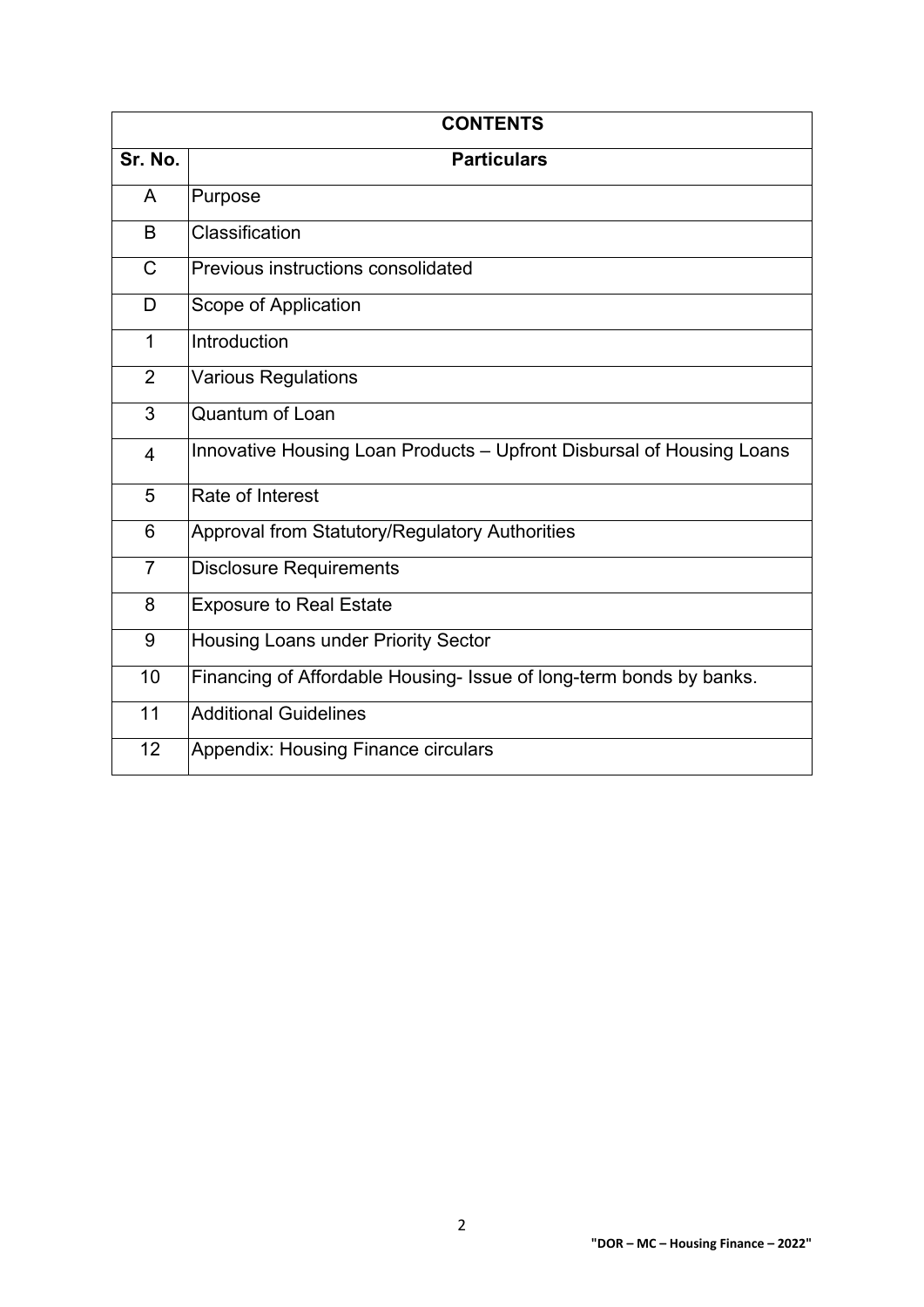#### **Master Circular – Housing Finance**

#### **A. Purpose**

To consolidate framework of rules/ regulations and clarification on Housing Finance issued to banks by Reserve Bank of India from time to time.

#### **B. Classification**

A statutory directive issued by the Reserve Bank in exercise of the powers conferred by Sections 21 and 35 A of the Banking Regulation Act, 1949.

### **C. Previous instructions consolidated**

This Master Circular consolidates and updates all the instructions contained in Circulars listed in the [appendix](#page-13-0) and clarifications issued.

#### **D. Scope of Application**

Applicable to all Scheduled Commercial Banks, excluding Regional Rural Banks.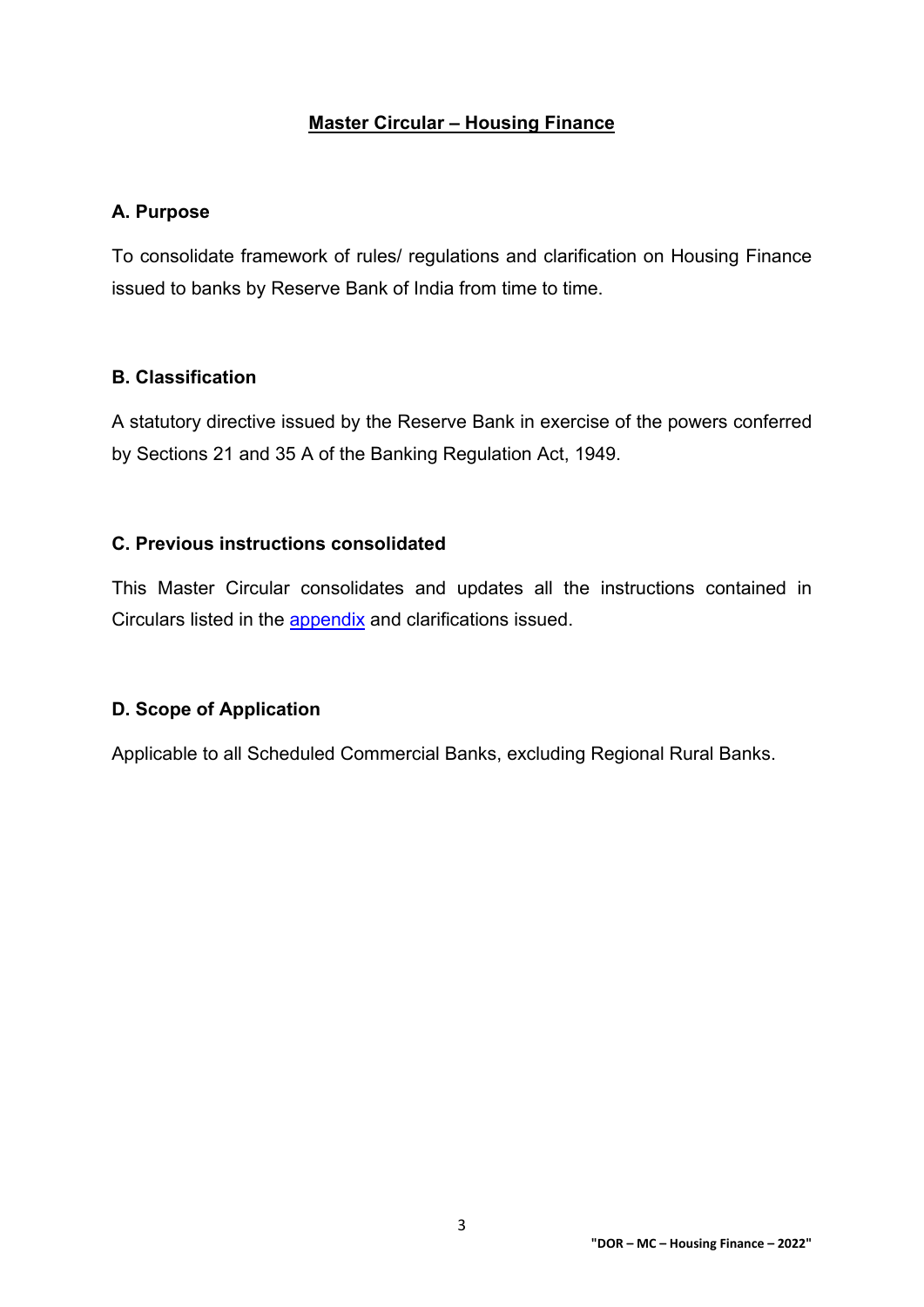#### **1. INTRODUCTION**

Banks, with their vast branch network throughout the length and breadth of the country, occupy a very strategic position in the financial system and have an important role to play in providing credit to the housing sector.

#### **2. VARIOUS REGULATIONS**

While formulating their policies, banks have to take into account the following RBI guidelines and ensure that bank credit is used for production, constructions activities and not for activities connected with speculation in real estate.

#### **(A) ACQUISITION OF LAND**

Bank finance can be granted only for purchase of a plot, provided a declaration is obtained from the borrower that he intends to construct a house on the said plot, with the help of bank finance or otherwise, within such period as may be laid down by the banks themselves.

#### **(B) CONSTRUCTION OF BUILDING / READY-BUILT HOUSE**

**(i)** Banks may grant loans to individuals for purchase/construction of dwelling unit per family and loans for repairs to the damaged dwelling units of families.

**(ii)** Banks may extend finance to a person who already owns a house in town/village where he resides, for buying/ constructing a second house in the same or other town/ village for the purpose of self-occupation.

**(iii)** Banks may extend finance for purchase of a house by a borrower who proposes to let it out on rental basis on account of his posting outside the headquarters or because he has been provided accommodation by his employer.

**(iv)** Banks may extend finance to a person who proposes to buy an old house where he is presently residing as a tenant.

**(v)** Banks may finance for construction meant for improving the conditions in slum areas for which credit may be extended directly to the slum-dwellers on the guarantee of the Government, or indirectly to them through the State Governments.

**(vi)** Banks may provide credit for slum improvement schemes to be implemented by Slum Clearance Boards and other public agencies.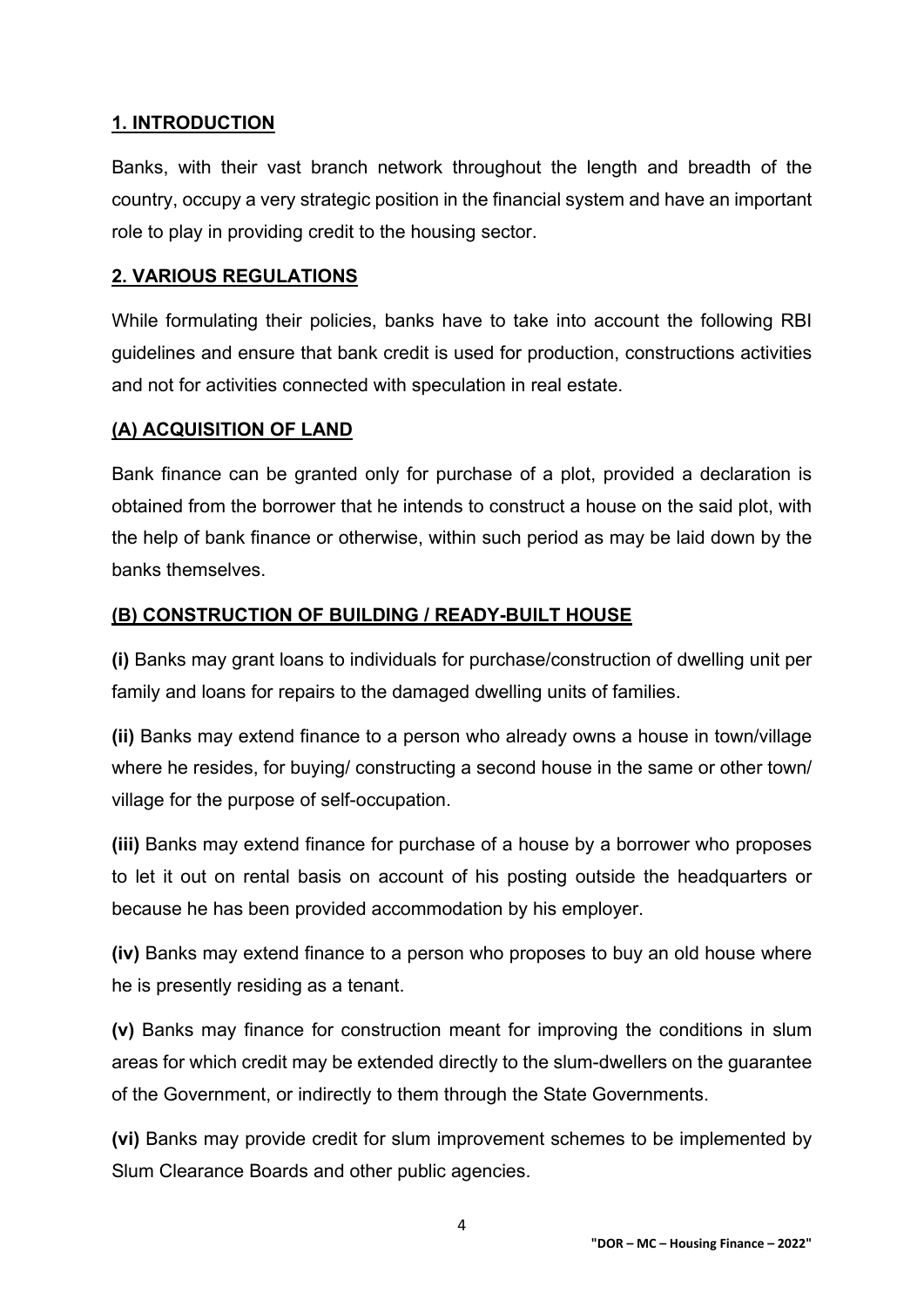**(vii)** Banks are advised to also adhere to the following conditions, in the light of the observations of Delhi High Court on unauthorized construction:

(a) In cases where the applicant owns a plot/land and approaches the banks/FIs for a credit facility to construct a house, a copy of the sanctioned plan by competent authority in the name of a person applying for such credit facility must be obtained by the Banks/FIs before sanctioning the home loan.

(b) An affidavit-cum-undertaking must be obtained from the person applying for such credit facility that he shall not violate the sanctioned plan, construction shall be strictly as per the sanctioned plan and it shall be the sole responsibility of the executants to obtain completion certificate within 3 months of completion of construction, failing which the bank shall have the power and the authority to recall the entire loan with interest, costs and other usual bank charges.

(c) An Architect appointed by the bank must also certify at various stages of construction of building that the construction of the building is strictly as per sanctioned plan and shall also certify at a particular point of time that the completion certificate of the building issued by the competent authority has been obtained.

(d) In cases where the applicant approaches the bank/FIs for a credit facility to purchase a built up house/flat, it should be mandatory for him to declare by way of an affidavit-cum-undertaking that the built up property has been constructed as per the sanctioned plan and/or building bye-laws and as far as possible has a completion certificate also.

(e) An Architect appointed by the bank must also certify before disbursement of the loan that the built up property is strictly as per sanctioned plan and/or building byelaws.

(f) No loan should be given in respect of those properties which fall in the category of unauthorized colonies unless and until they have been regularized and development and other charges paid.

(g) No loan should also be given in respect of properties meant for residential use but which the applicant intends to use for commercial purposes and declares so while applying for loan.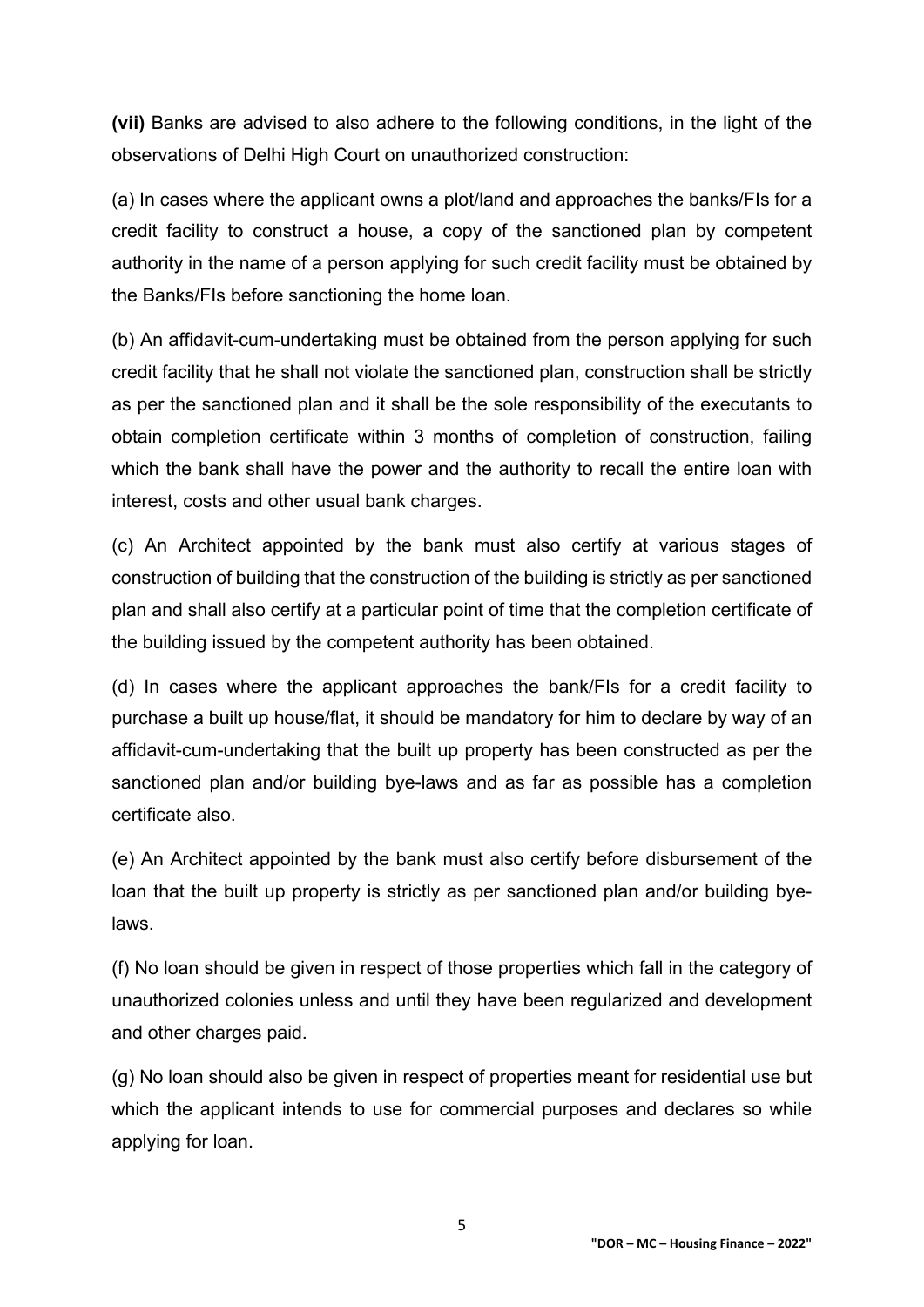#### **(viii) Supplementary Finance**

(a) Banks may consider requests for additional finance within the overall ceiling for carrying out alterations/ additions/repairs to the house/flat already financed by them.

(b) In the case of individuals who might have raised funds for construction/ acquisition of accommodation from other sources and need supplementary finance, banks may extend such finance after obtaining *paripassu* or second mortgage charge over the property mortgaged in favour of other lenders and/or against such other security, as they may deem appropriate.

(c) Banks may consider for grant of finance to  $-$ 

- i. the bodies constituted for undertaking repairs to houses, and
- ii. the owners of building/house/flat, whether occupied by themselves or by tenants, to meet the need-based requirements for their repairs/additions, after satisfying themselves regarding the estimated cost (for which requisite certificate should be obtained from an Engineer / Architect, wherever necessary) and obtaining such security as deemed appropriate.

#### **(ix) Bank finance should, however, not be granted for the following:**

(a) Banks should not grant finance for construction of buildings meant purely for Government/Semi-Government offices, including Municipal and Panchayat offices. However, banks may grant loans for activities, which will be refinanced by institutions like NABARD.

(b) Projects undertaken by public sector entities which are not corporate bodies (i.e. public sector undertakings which are not registered under Companies Act or which are not Corporations established under the relevant statute) may not be financed by banks. Even in respect of projects undertaken by corporate bodies, as defined above, banks should satisfy themselves that the project is run on commercial lines and that bank finance is not in lieu of or to substitute budgetary resources envisaged for the project. The loan could, however, supplement budgetary resources if such supplementing was contemplated in the project design. Thus, in the case of a housing project, where the project is run on commercial lines, and the Government is interested in promoting the project either for the benefit of the weaker sections of the society or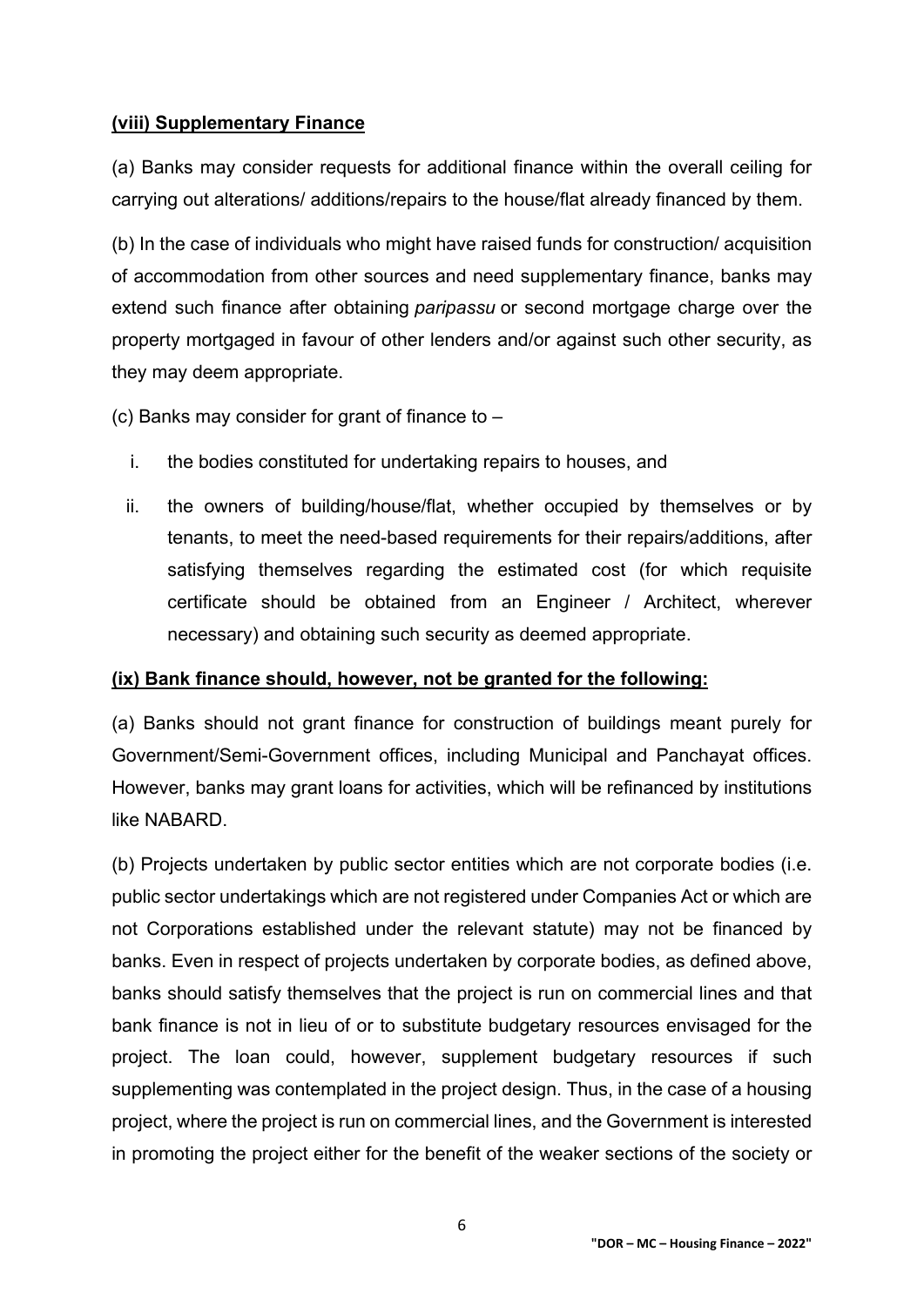otherwise, and a part of the project cost is met by the Government through subsidies made available and/or contributions to the capital of the institutions taking up the project, the bank finance should be restricted to an amount arrived at after reducing from the total project cost the amount of subsidy/capital contribution receivable from the Government and any other resources proposed to be made available by the Government.

(c) Banks had, in the past, sanctioned term loans to Corporations set up by Government like State Police Housing Corporation, for construction of residential quarters for allotment to employees where the loans were envisaged to be repaid out of budgetary allocations. As these projects cannot be considered to be run on commercial lines, it would not be in order for banks to grant loans to such projects.

#### **(C) LENDING TO HOUSING INTERMEDIARY AGENCIES**

#### **(i) Financing of Land Acquisition**

(a) In view of the need to increase the availability of land and house sites for increasing the housing stock in the country, banks may extend finance to public agencies and not private builders for acquisition and development of land, provided it is a part of the complete project, including development of infrastructure such as water systems, drainage, roads, provision of electricity, etc. Such credit may be extended by way of term loans. The project should be completed as early as possible and, in any case, within three years, so as to ensure quick re-cycling of bank funds for optimum results. If the project covers construction of houses, credit extended therefor in respect of individual beneficiaries should be on the same terms and conditions as stipulated for financing the beneficiary directly.

(b) Banks should have a Board approved policy in place for valuation of properties including collaterals accepted for their exposures and that valuation should be done by professionally qualified independent valuers.

(c) As regards the valuation of land for the purpose of financing of land acquisition as also land secured as collateral, banks may be guided as under:

(i) Banks may extend finance to public agencies and not to private builders for acquisition and development of land, provided it is a part of the complete project, including development of infrastructure such as water systems, drainage, roads,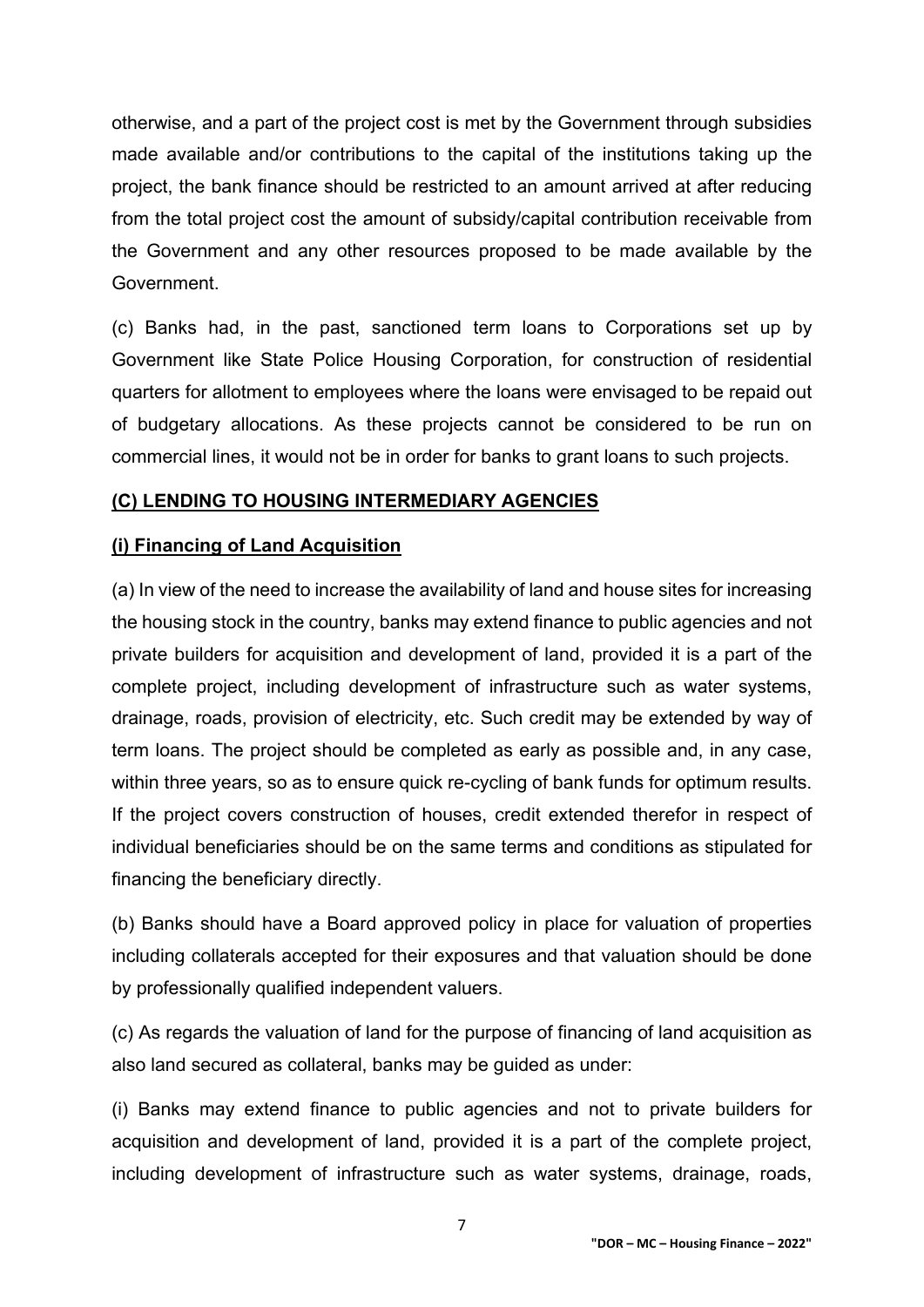provision of electricity, etc. In such limited cases where land acquisition can be financed, the finance is to be limited to the acquisition price (current price) plus development cost. The valuation of such land as prime security should be limited to the current market price.

(ii) Wherever land is accepted as collateral, valuation of such land should be at the current market price only.

#### **(ii) Lending to Housing Finance Institutions**

Banks may grant term loans to housing finance institutions taking into account (longterm) debt-equity ratio, track record, recovery performance and other relevant factors including the provisions of Master Circular - [Bank Finance to Non-Banking Financial](https://www.rbi.org.in/Scripts/BS_ViewMasCirculardetails.aspx?id=12218)  [Companies \(NBFCs\) dated January 05, 2022.](https://www.rbi.org.in/Scripts/BS_ViewMasCirculardetails.aspx?id=12218)

### **(iii) Lending to Housing Boards and Other Agencies**

Banks may extend term loans to state level housing boards and other public agencies. However, in order to develop a healthy housing finance system, while doing so, the banks must not only keep in view the past performance of these agencies in the matter of recovery from the beneficiaries but they should also stipulate that the Boards will ensure prompt and regular recovery of loan instalments from the beneficiaries.

## **(iv) Term Loans to Private Builders**

- a. In view of the important role played by professional builders as providers of construction services in the housing field, especially where land is acquired and developed by State Housing Boards and other public agencies, commercial banks may extend credit to private builders on commercial terms by way of loans linked to each specific project.
- b. Banks however, are not permitted to extend fund based or non-fund based facilities to private builders for acquisition of land even as part of a housing project.
- c. The period of credit for loans extended by banks to private builders may be decided by banks themselves based on their commercial judgment subject to usual safeguards and after obtaining such security, as banks may deem appropriate.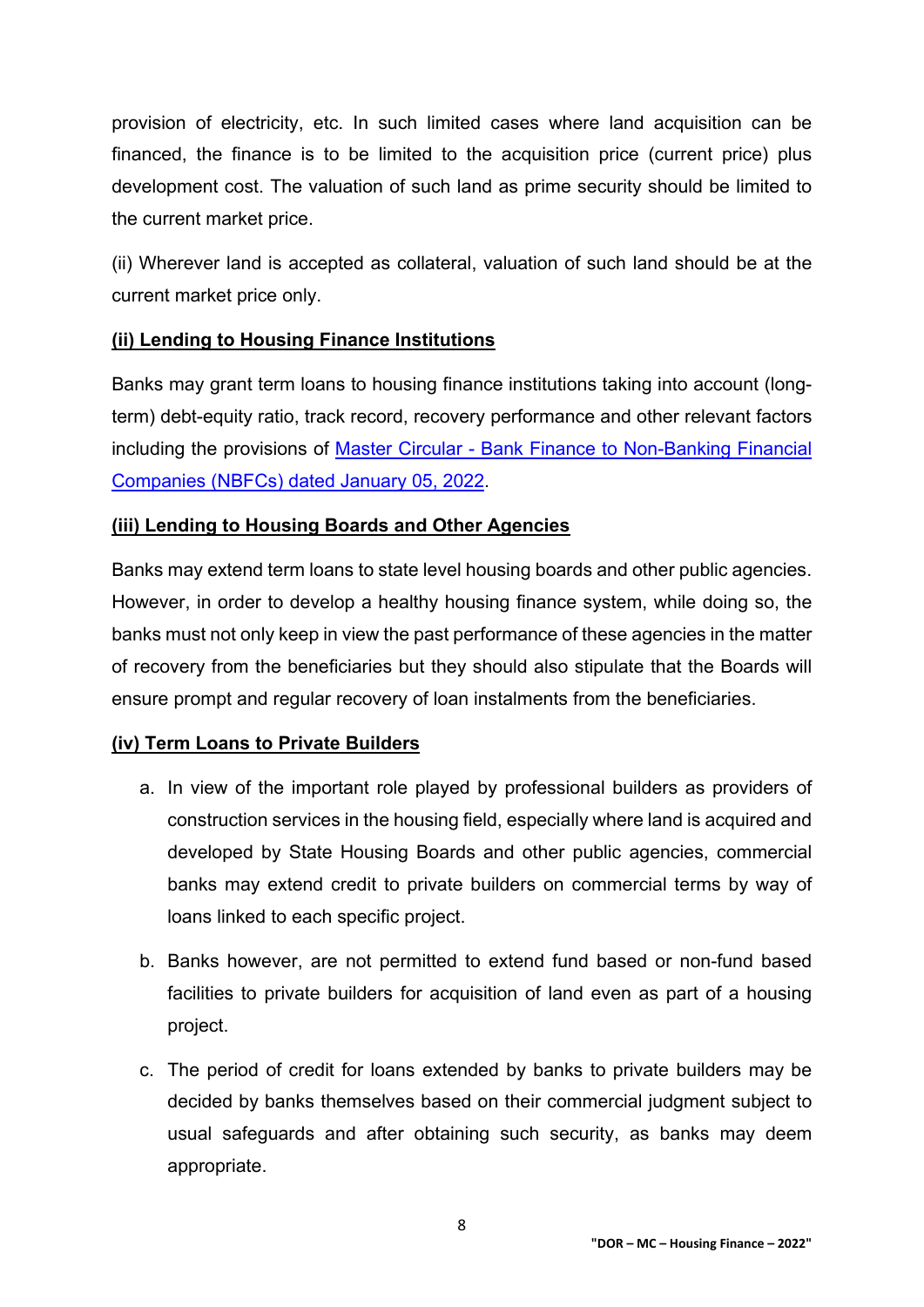- d. Such credit may be extended to builders of repute, employing professionally qualified personnel. It should be ensured, through close monitoring, that no part of such funds is used for any speculation in land.
- e. Care should also be taken to see that prices charged from the ultimate beneficiaries do not include any speculative element, that is, prices should be based only on the documented price of land, the actual cost of construction and a reasonable profit margin.

#### **(v) Terms and Conditions for Lending to Housing Intermediary Agencies**

- a. In order to enhance the flow of resources to housing sector, term loans may be granted by banks to housing intermediary agencies against the direct loans sanctioned/ proposed to be sanctioned by the latter, irrespective of the per borrower size of the loan extended by these agencies.
- b. Banks can grant term loans to housing intermediary agencies against the direct loans sanctioned/proposed to be sanctioned by them to Non-Resident Indians also. However, banks should ensure that housing finance intermediary agencies being financed by them are authorised by RBI to grant housing loans to NRIs as all housing finance intermediaries are not authorised by RBI to provide housing finance to NRIs.
- c. Banks should charge interest in accordance with provisions contained in the Master Direction - [Reserve Bank of India \(Interest Rate on Advances\)](https://www.rbi.org.in/Scripts/BS_ViewMasDirections.aspx?id=10295)  [Directions, 2016,](https://www.rbi.org.in/Scripts/BS_ViewMasDirections.aspx?id=10295) as amended from time to time.

#### **(vi) Adherence to guidelines on Commercial Real Estate (CRE) exposure**

Lending to housing intermediary agencies will be subject to the [circular](https://www.rbi.org.in/Scripts/NotificationUser.aspx?Id=5261&Mode=0)  [DBOD.BP.BC.No.42/08.12.015/2009-10](https://www.rbi.org.in/Scripts/NotificationUser.aspx?Id=5261&Mode=0) dated September 9, 2009 on Guidelines on classification of exposures as commercial real estate (CRE) exposure and the [circular](https://www.rbi.org.in/Scripts/NotificationUser.aspx?Id=8047&Mode=0)  [DBOD.BP.BC.No.104/08.12.015/2012-13 dated June 21, 2013](https://www.rbi.org.in/Scripts/NotificationUser.aspx?Id=8047&Mode=0) on Housing Sector: New sub-sector CRE (Residential Housing) within CRE & Rationalisation of provisioning, risk-weight and LTV ratios.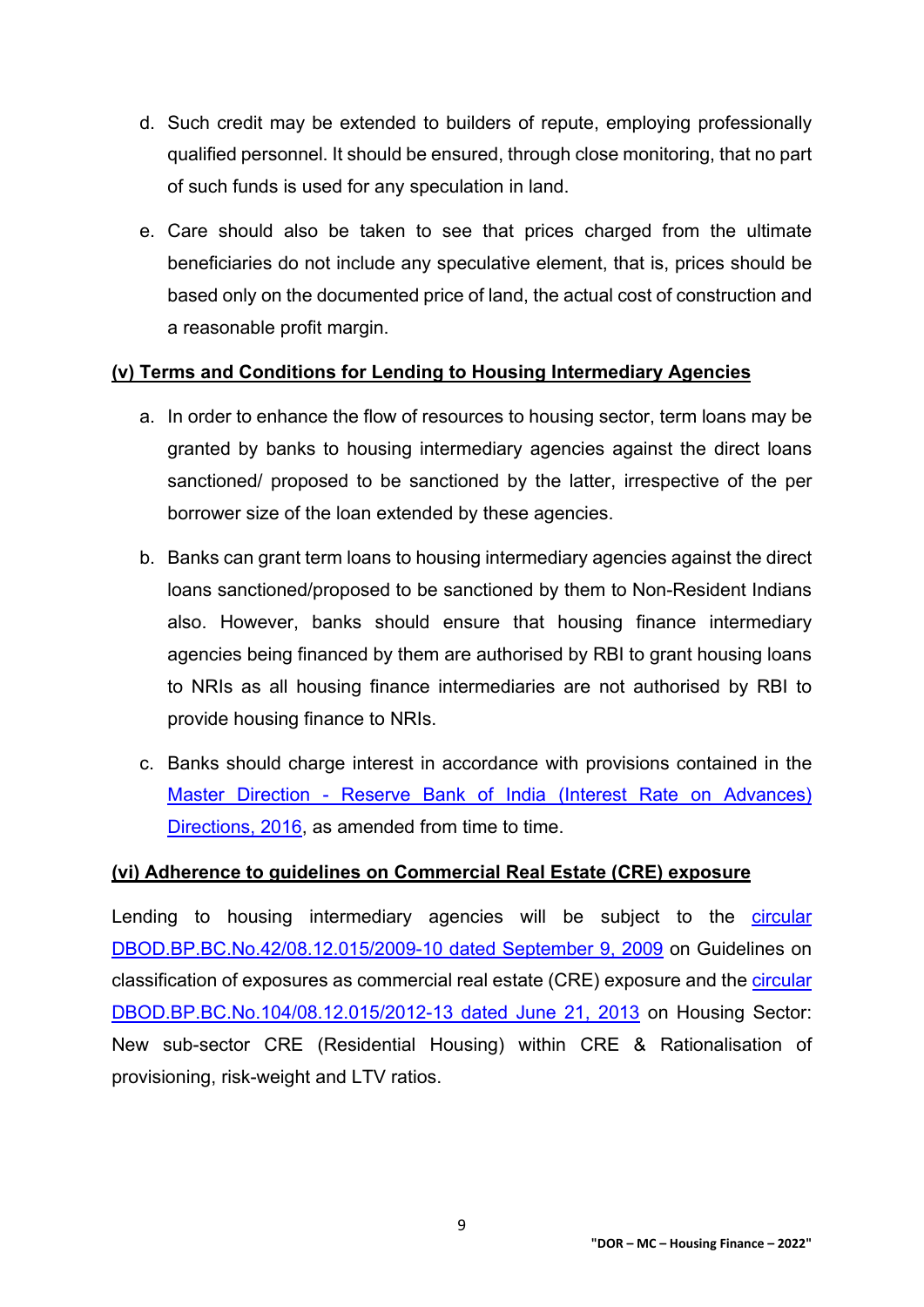# **3. QUANTUM OF LOAN**

(a) While deciding the quantum of loan to be granted as housing finance, banks should abide by the following Loan to Value (LTV) and Risk Weights (RWs):

| <b>Category of Loan</b>          | LTV Ratio (%)     | <b>Risk Weight (%)</b> |
|----------------------------------|-------------------|------------------------|
| (a) Individual Housing Loans     |                   |                        |
| Upto ₹ 30 lakh                   | ~< 80             | 35                     |
|                                  | $> 80$ and $< 90$ | 50                     |
| Above ₹ 30 lakh & upto ₹ 75 lakh | $\leq 80$         | 35                     |
| Above ₹ 75 lakh                  | $\leq 75$         | 50                     |
|                                  |                   |                        |
| $(b)$ CRE $-$ RH                 | <b>NA</b>         | 75                     |

As a counter cyclical measure, for Individual Housing Loans sanctioned on or after October 16, 2020 and up to March 31, 2022, the risk weights shall be as per the [circular DOR.No.BP.BC.24/08.12.015/2020-21 dated October 16, 2020](https://www.rbi.org.in/Scripts/NotificationUser.aspx?Id=11984&Mode=0) on Individual Housing Loans – Rationalisation of Risk Weights. The risk weights are as under -

| LTV Ratio (%)        | <b>Risk Weight (%)</b> |
|----------------------|------------------------|
| $\leq 80$            | 35                     |
| $> 80$ and $\leq 90$ | 50                     |

(b) In order to have uniformity in the practices adopted for deciding the value of the house property while sanctioning housing loans, banks should not include stamp duty, registration and other documentation charges in the cost of the housing property they finance so that the effectiveness of LTV norms is not diluted.

(c) However, in cases where the cost of the house/dwelling units does not exceed Rs.10 lakh, bank may add stamp duty, registration and other documentation charges to the cost of the house/dwelling unit for the purpose of calculating LTV ratio.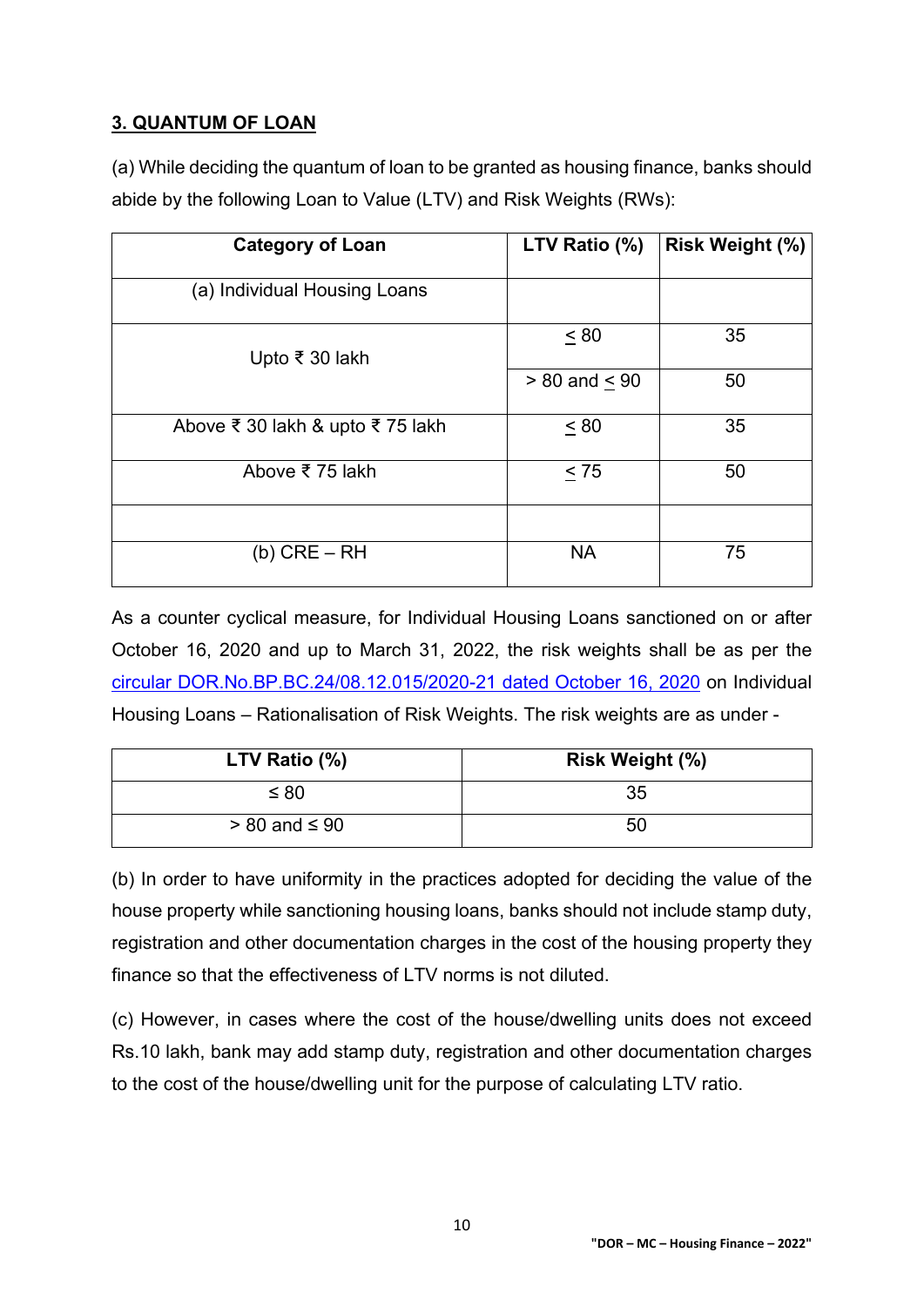# **4. INNOVATIVE HOUSING LOAN PRODUCTS – UPFRONT DISBURSAL OF HOUSING LOANS**

(a) It has been observed that some banks have introduced certain innovative Housing Loan Schemes in association with developers / builders, e.g. upfront disbursal of sanctioned individual housing loans to the builders without linking the disbursals to various stages of construction of housing project, Interest/EMI on the housing loan availed of by the individual borrower being serviced by the builders during the construction period/ specified period, etc. This might include signing of tripartite agreement between the bank, the builder and the buyer of the housing unit. These loans products are popularly known by various names like 80:20, 75:25 schemes.

(b) Such housing loan products are likely to expose the banks as well as their home loan borrowers to additional risks e.g. in case of dispute between individual borrowers and developers/builders, default/ delayed payment of interest/ EMI by the developer/ builder during the agreed period on behalf of the borrower, non-completion of the project on time etc. Further, any delayed payments by developers/ builders on behalf of individual borrowers to banks may lead to lower credit rating/ scoring of such borrowers by credit information companies (CICs) as information about servicing of loans get passed on to the CICs on a regular basis. In cases, where bank loans are also disbursed upfront on behalf of their individual borrowers in a lump-sum to builders/ developers without any linkage to stages of constructions, banks run disproportionately higher exposures with concomitant risks of diversion of funds.

(c) Disbursal of housing loans sanctioned to individuals should be closely linked to the stages of construction of the housing project / houses and upfront disbursal should not be made in cases of incomplete / under-construction / green field housing projects.

(d) However, in cases of projects sponsored by Government/Statutory Authorities, banks may disburse the loans as per the payment stages prescribed by such authorities, even where payments sought from house buyers are not linked to the stages of constructions, provided such authorities have no past history of noncompletion of projects.

(e) It is emphasized that banks while introducing any kind of product should take into account the customer suitability and appropriateness issues and also ensure that the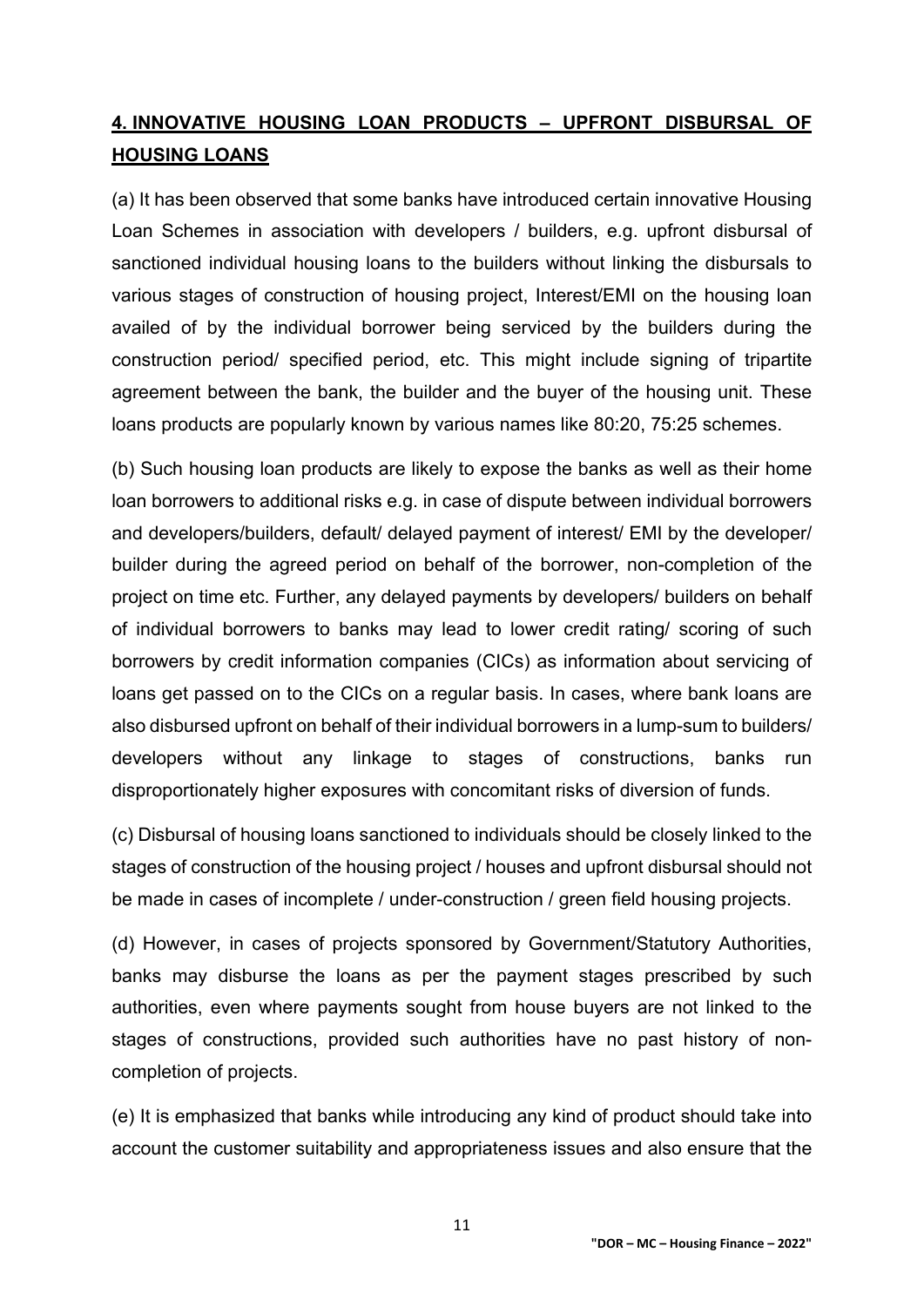borrowers/ customers are made fully aware of the risks and liabilities under such products.

## **5. RATE OF INTEREST**

Banks should charge interest on housing finance granted by them in accordance with the provisions contained in the Master Direction - [Reserve Bank of India \(Interest Rate](https://www.rbi.org.in/Scripts/BS_ViewMasDirections.aspx?id=10295)  [on Advances\) Directions, 2016,](https://www.rbi.org.in/Scripts/BS_ViewMasDirections.aspx?id=10295) as amended from time to time.

#### **6. APPROVALS FROM STATUTORY/ REGULATORY AUTHORITIES**

While appraising loan proposals involving real estate, banks should ensure that the borrowers should have obtained prior permission from government / local governments / other statutory authorities for the project, wherever required. In order that the loan approval process is not hampered on account of this, while the proposals could be sanctioned in normal course, the disbursements should be made only after the borrower has obtained requisite clearances from the government authorities.

#### **7. DISCLOSURE REQUIREMENTS**

In view of the observations of Hon'ble High Court of Judicature at Bombay, while granting finance to specific housing / development projects, banks are advised to stipulate as a part of the terms and conditions that:

(a) the builder / developer / company would disclose in the Pamphlets / Brochures etc., the name(s) of the bank(s) to which the property is mortgaged.

(b) the builder / developer / company would append the information relating to mortgage while publishing advertisement of a particular scheme in newspapers / magazines etc.

(c) the builder / developer / company would indicate in their pamphlets / brochures, that they would provide No Objection Certificate (NOC) / permission of the mortgagee bank for sale of flats / property, if required.

(d) Banks are advised to ensure compliance of the above terms and conditions and funds should not be released unless the builder/developer/company fulfils the above requirements.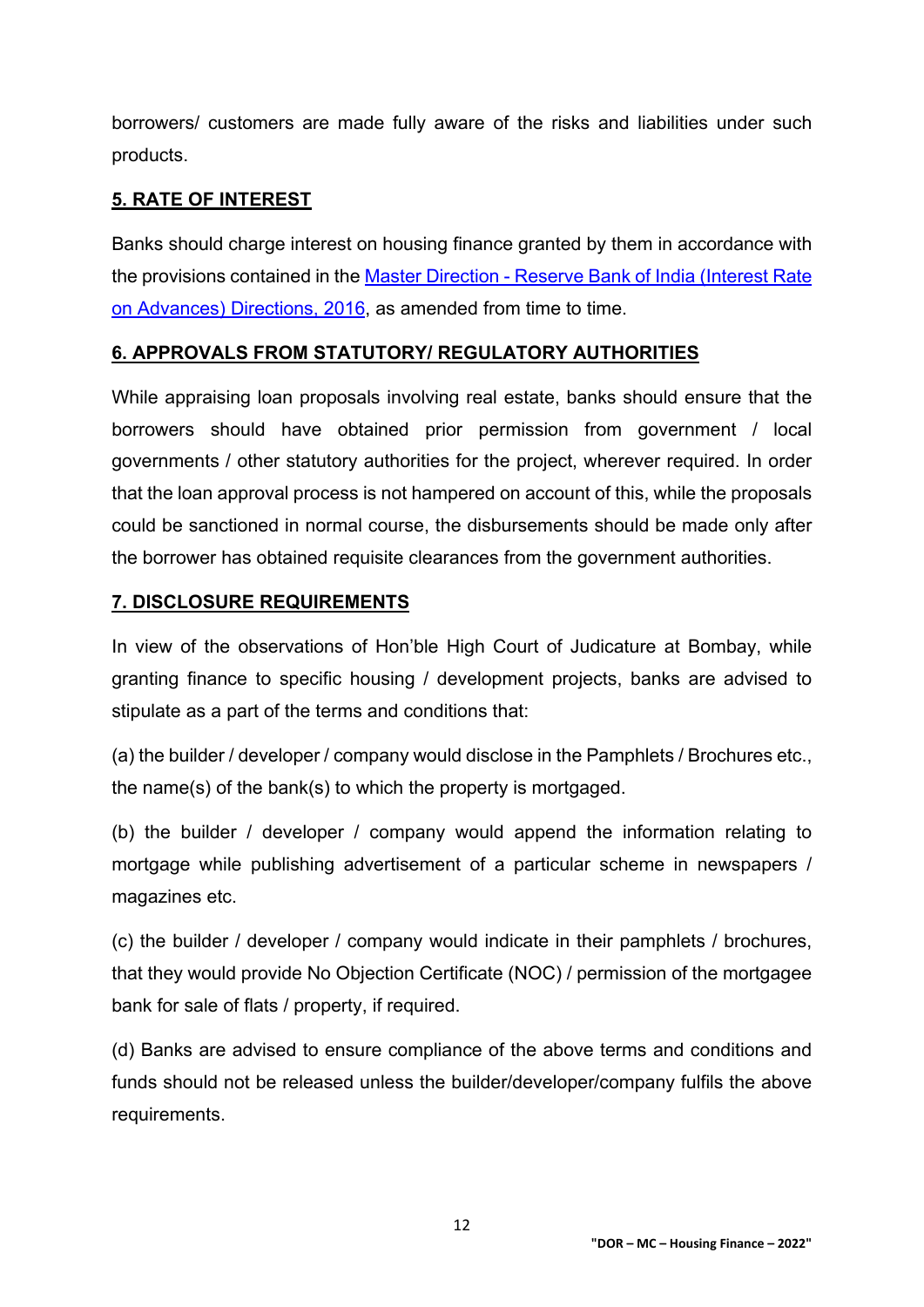(e) The above-mentioned provisions will be mutatis-mutandis, applicable to Commercial Real Estate also.

## **8. EXPOSURE TO REAL ESTATE**

Banks are well advised to frame comprehensive prudential norms relating to the ceiling on the total amount of real estate loans, single/group exposure limit for such loans, margins, security, repayment schedule and availability of supplementary finance and the policy should be approved by the bank's board. While framing the bank's policy the guidelines issued by the Reserve Bank should be taken into account.

### **9. HOUSING LOANS UNDER PRIORITY SECTOR**

The grant of housing loan for the purpose of the priority sector lending targets including reporting requirements will be subject to the instructions on "Priority Sector Lending" as amended from time to time.

# **10. FINANCING OF AFFORDABLE HOUSING-ISSUE OF LONG-TERM BONDS BY BANKS**

Banks can issue long-term bonds with a minimum maturity of seven years to raise resources for lending to affordable housing subject to the conditions mentioned in [circular DBR.BP.BC.No.25/08.12.014/2014-15 dated July 15, 2014](https://www.rbi.org.in/Scripts/NotificationUser.aspx?Id=9103&Mode=0) on "Issue of Long term Bonds by Banks- Financing of Infrastructure and Affordable Housing", and related circulars on the subject<sup>1</sup>.

#### **11. ADDITIONAL GUIDELINES**

It is advised that banks should adhere to the National Building Code (NBC) formulated by the Bureau of Indian Standards (BIS) in view of the importance of safety of buildings especially against natural disasters. Banks may consider this aspect for incorporation in their loan policies. Banks should also adopt the National Disaster Management Authority (NDMA) guidelines and suitably incorporate them as part of their loan policies, procedures and documentation.

<span id="page-12-0"></span> <sup>1</sup> [Circular DBR.BP.BC.No.50/08.12.014/2014-15 dated November 27, 2014,](https://www.rbi.org.in/Scripts/NotificationUser.aspx?Id=9361&Mode=0) [circular](https://www.rbi.org.in/Scripts/NotificationUser.aspx?Id=9750&Mode=0) [DBR.BP.BC.No.98/08.12.014/2014-15 dated June 01, 2015](https://www.rbi.org.in/Scripts/NotificationUser.aspx?Id=9750&Mode=0) and [circular DOR.No.BP.BC.41/08.12.014/2019-20](https://www.rbi.org.in/Scripts/NotificationUser.aspx?Id=11824&Mode=0)  [dated March 17, 2020.](https://www.rbi.org.in/Scripts/NotificationUser.aspx?Id=11824&Mode=0)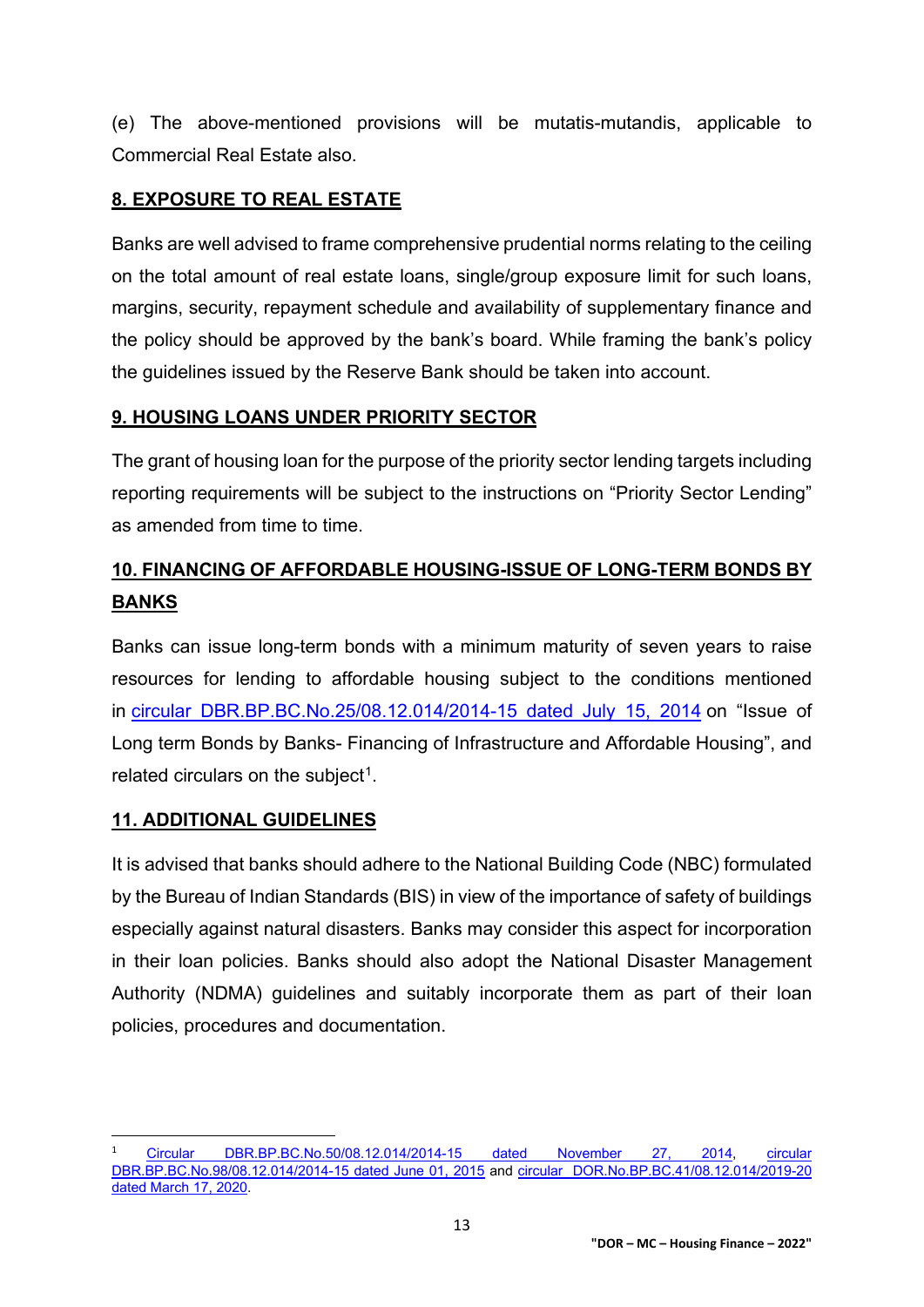# **Appendix**

<span id="page-13-0"></span>

| SI. | <b>Circular No.</b>                | <b>Date</b> | <b>Subject</b>                                                                |
|-----|------------------------------------|-------------|-------------------------------------------------------------------------------|
| 1.  | DOR.No.BP.BC.24/08.12.015/2020-21  | 16.10.20    | Individual<br>Housing<br>Loans                                                |
|     |                                    |             | <b>Rationalisation of Risk Weights</b>                                        |
| 2.  | DOR.No.BP.BC.41/08.12.014/2019-20  | 17.03.20    | Issue of Long Term Bonds by Banks -                                           |
|     |                                    |             | Financing<br>of<br>Infrastructure<br>and                                      |
|     |                                    |             | <b>Affordable Housing</b>                                                     |
| 3.  | DBR.BP.BC.No.72/08.12.015/2016-17  | 07.06.17    | Individual<br>Housing<br>Loans:                                               |
|     |                                    |             | Rationalisation of Risk-Weights and                                           |
|     |                                    |             | Loan to Value (LTV) Ratios                                                    |
| 4.  | DBR.BP.BC.No. 44/08.12.015/2015-16 | 08.10.15    | Individual<br>Housing<br>Loans:                                               |
|     |                                    |             | Rationalisation of Risk-Weights and                                           |
|     |                                    |             | <b>LTV Ratios</b>                                                             |
| 5.  | DBR.BP.BC.No.98/08.12.014/2014-15  | 01.06.15    | Issue of Long Term Bonds by banks for                                         |
|     |                                    |             | Financing<br>of<br>Infrastructure<br>and                                      |
|     |                                    |             | Affordable Housing - Cross Holding                                            |
| 6.  | DBR.BP.BC.No.50/08.12.014/2014-15  | 27.11.14    | Issue of Long Term Bonds by Banks -                                           |
|     |                                    |             | Financing<br>Infrastructure<br>of<br>and                                      |
|     |                                    |             | <b>Affordable Housing</b>                                                     |
|     | DBR.BP.BC.No.74/08.12.015/2014-15  |             | 05.03.15 Housing Loan: Review of Instructions                                 |
| 8.  |                                    |             | DBR.BP.BC.No.50/08.12.014/2014-15 27.11.14 Issue of Long Term Bonds by Banks- |
|     |                                    |             | Financing<br>Infrastructure<br>of<br>and                                      |
|     |                                    |             | <b>Affordable Housing</b>                                                     |
| 9.  | DBR.BP.BC.No.25/08.12.014/2014-15  | 15.07.14    | Issue of Long Term Bonds by Banks-                                            |
|     |                                    |             | Financing<br>Infrastructure<br>οf<br>and                                      |
|     |                                    |             | <b>Affordable Housing</b>                                                     |
|     |                                    |             |                                                                               |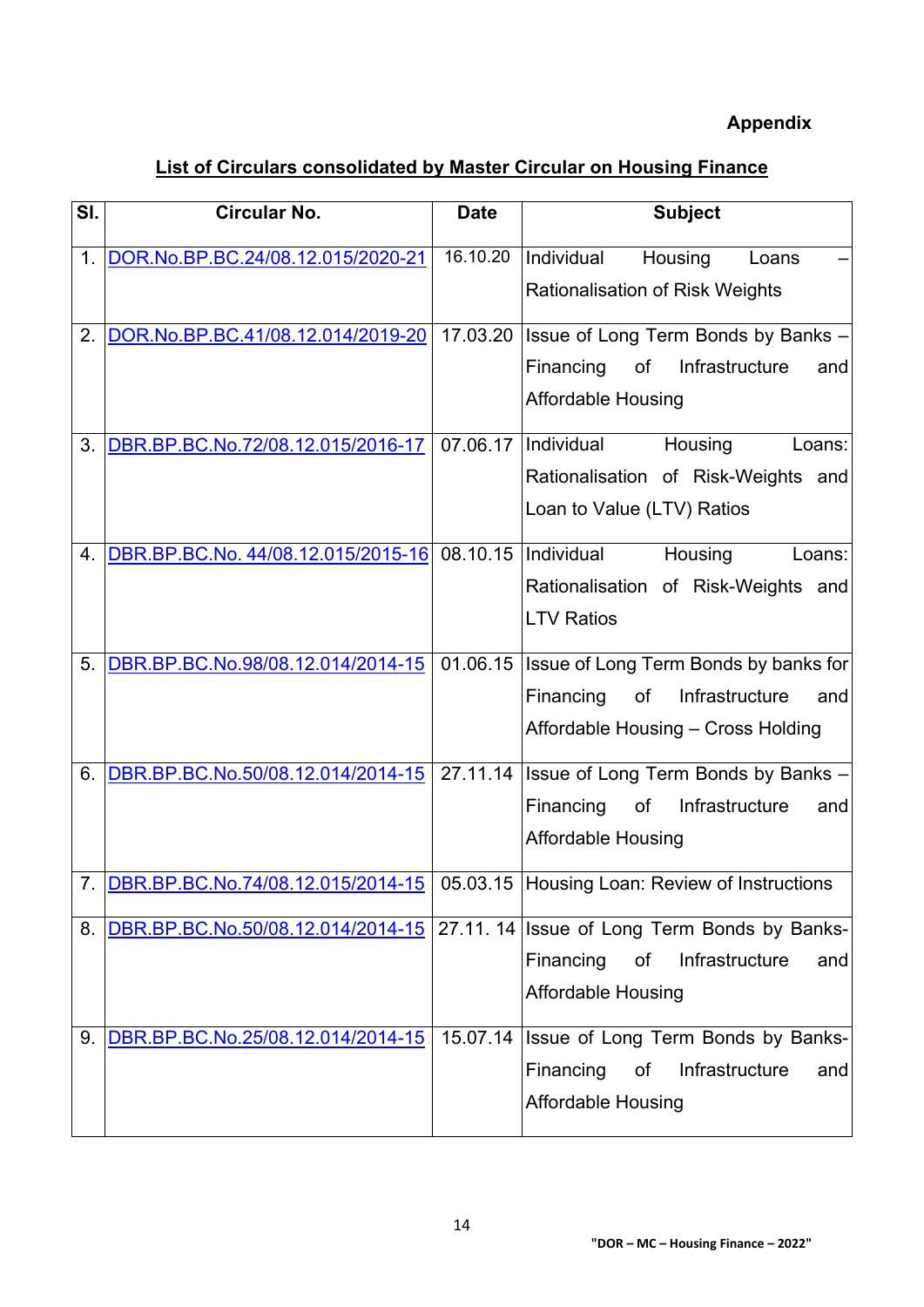| 10. DBOD.BP, BC.No.51/08.12.015/2013-  |                  | 03.09.13 Innovative Housing Loan Products-             |
|----------------------------------------|------------------|--------------------------------------------------------|
| <u>14</u>                              |                  | <b>Upfront Disbursal of Housing Loans</b>              |
| 11. DBOD.BP.BC.No.104/08.12.015/2012-  |                  | 21.06.13 Housing Sector: New Sub-sector CRE            |
| 13                                     |                  | (Residential Housing) within CRE and                   |
|                                        |                  | Rationalisation of provisioning, risk,                 |
|                                        |                  | weight and LTV ratio.                                  |
| 12. DBOD.No.BP.BC.78/08.12.001/2011-   |                  | 03.02.12 Housing loans by Commercial Banks-            |
| <u> 12</u>                             |                  | Loan to Value (LTV) Ratio                              |
| 13. DBOD.BP.BC.No.45/08.12.015/2011-   |                  | 03.11.11 Guidelines<br>Commercial<br>Real<br>on        |
| 12                                     |                  | Estate(CRE)                                            |
| 14. DBOD.Dir.BC.No.93/08.12.14/2010-11 | 12.05.11         | National<br><b>Disaster</b><br>Management              |
|                                        |                  | <b>Guidelines</b><br>Ensuring<br><b>Disaster</b><br>on |
|                                        |                  | Resilient construction of Buildings and                |
|                                        |                  | Infrastructure.                                        |
| 15. DBOD.No.BP.BC.69/08.12.001/2010-   |                  | 23.12.10 Housing Loans by Commercial Banks -           |
| 11                                     |                  | Weight<br><b>LTV</b><br>Ratio,<br><b>Risk</b><br>and   |
|                                        |                  | Provisioning                                           |
| 16. DBOD.No.<br>Dir(Hsg).              | 27.08.09 Finance | for<br>Housing<br>Projects                             |
| BC.31/08.12.001/2009-10                |                  | Incorporating clause in the terms and                  |
|                                        |                  | conditions to disclose in Pamphlets /                  |
|                                        |                  | Brochures / advertisements information                 |
|                                        |                  |                                                        |
|                                        |                  | regarding mortgage of property to the                  |
|                                        |                  | bank.                                                  |
| 17. DBOD.Dir.BC.No.43/21.01.002/2006-  |                  | 17.11.06 Housing Loans- Orders of the Delhi            |
| <u>07</u>                              |                  | High Court - Writ Petition by Kalyan                   |
|                                        |                  | Sanstha Welfare Organisation against                   |
|                                        |                  | Union<br>India<br><b>Others</b><br>of<br>and           |
|                                        |                  | Implementation of Directions                           |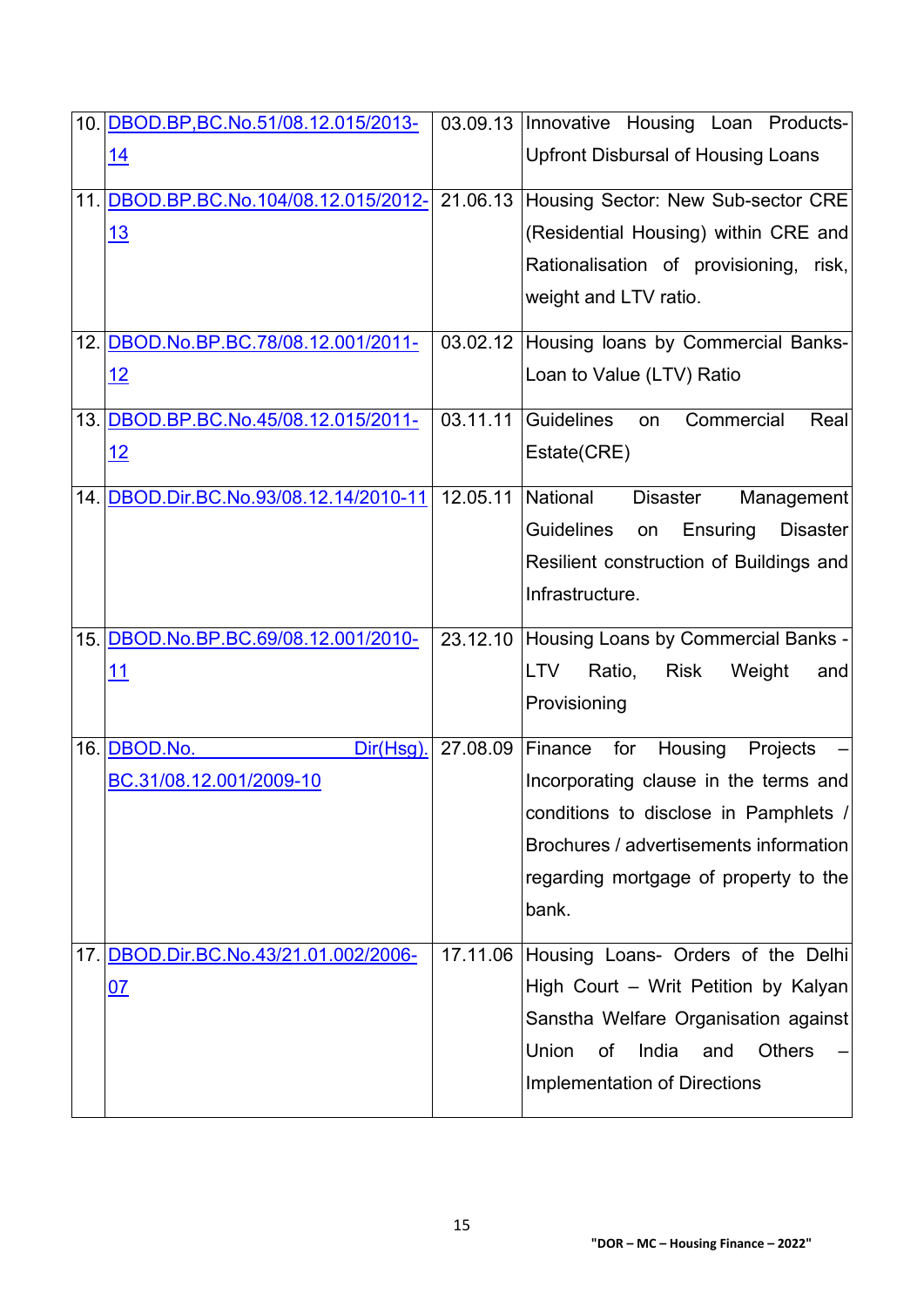| 18. DBOD.BP.BC.1711/08.12.14/2005-06   | 12.06.06 Adherence to National Building Code             |
|----------------------------------------|----------------------------------------------------------|
|                                        | (NBC) Specifications necessary for                       |
|                                        | lending institutes                                       |
| 19. DBOD. No.BP.BC.65/ /08.12.01/2005- | 01.03.06 Banks' Exposures<br>Real<br><b>Estate</b><br>to |
| <u>06</u>                              | Sector                                                   |
| 20. DBOD.BP.BC.61/21.01.002/2004-05    | 23.12.04 Mid-Term Review of the Annual Policy            |
|                                        | Statement for the year 2004-05-Risk                      |
|                                        | Weight on housing loans and consumer                     |
|                                        | credit                                                   |
| 21. DBOD(IECS).No.4/03.27.25/2004-05   | 03.07.04 Freedom granted to banks to lay down            |
|                                        | the period within which the borrowers                    |
|                                        | are required to construct the house on                   |
|                                        | the plot purchased                                       |
| 22. IECD. No. 14/01.01.43/2003-04      | 30.06.04 Merger of functions of IECD with other          |
|                                        | departments                                              |
| 23. DBOD.No.BP.BC.106/21.01.002/2001-  | 14.05.02 Risk Weight on Housing Finance and              |
| 02                                     | <b>Mortgage Backed Securities</b>                        |
| 24. IECD.No.22/03.27.25/2001-02        | 06.05.02 Housing Finance Allocation for the year         |
|                                        | 2002-2003                                                |
| 25. IECD.No. (HF) 12/ 03.27.25/98-99   | 15.01.99 Terms and Conditions Governing Direct           |
|                                        | Finance for Purchase of Old House                        |
| 26. IECD.No. (HF) 40/03.27.25/97-98    | 16.04.98 Terms and Conditions Governing Direct           |
|                                        | Housing Loans - Review of Parameters                     |
| 27. IECD.No.27/03.27.25/97-98          | 22.12.97 Scheme of Annual Housing Finance                |
|                                        | Allocation to Banks- Direct Housing                      |
|                                        | Finance – Modifications                                  |
| 28. IECD. No. CMD. 8/03:27:25/95-96    | 27.09.95 Sanction of Term Loans for Housing              |
|                                        | Projects Involving Budgetary Support                     |